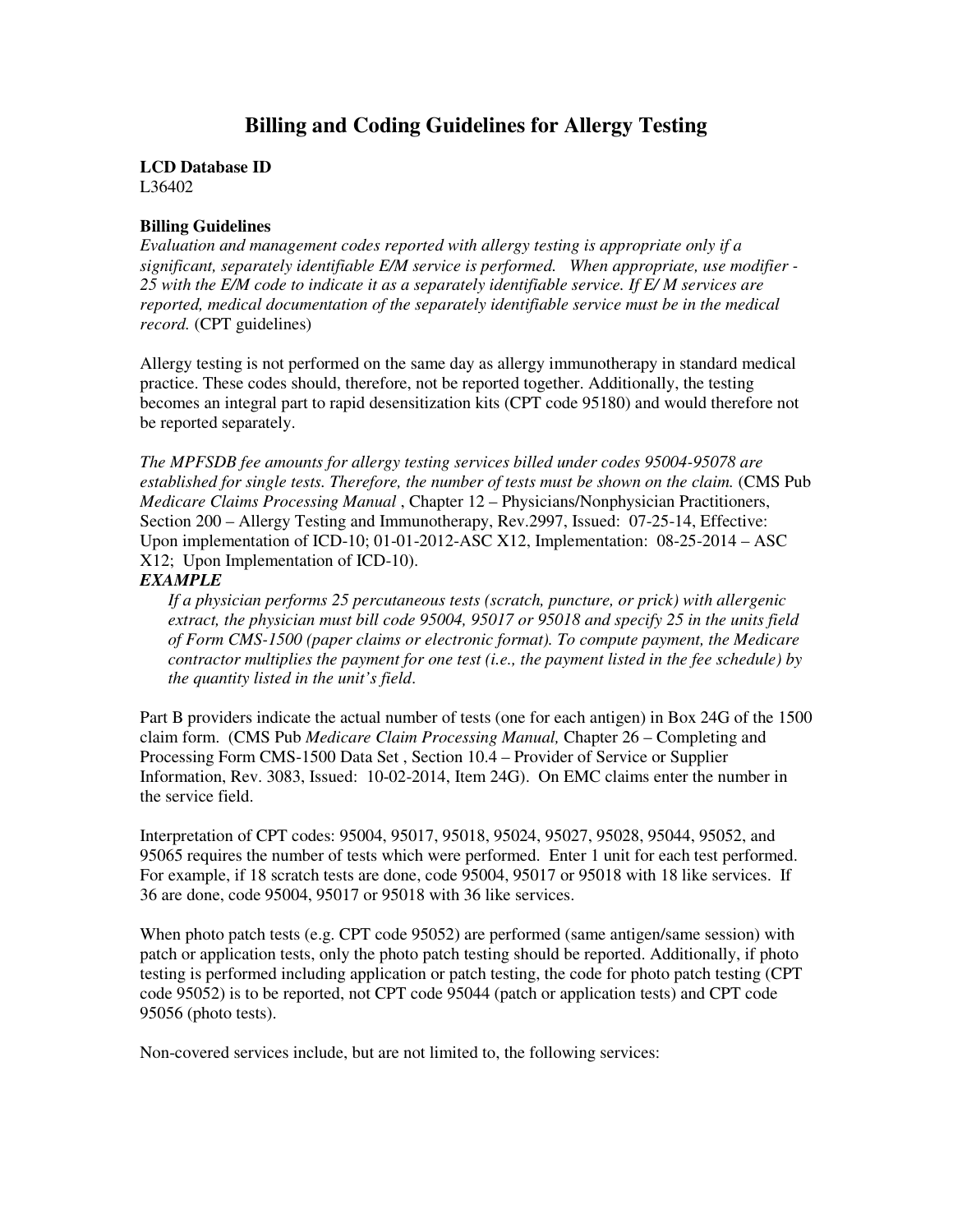- a. Sublingual Intracutaneous and subcutaneous Provocative and Neutralization Testing: *Effective October 31, l988, sublingual intracutaneous and subcutaneous provocative and neutralization testing and neutralization therapy for food allergies are excluded from Medicare coverage because available evidence does not show that these tests and therapies are effective.* (CMS Pub 100-03 *Medicare National Coverage Determinations (NCD) Manual,* Chapter 1, Part 2 Section 110.11 – Food Allergy Testing and Treatment (Rev. 1, 10-03-03).
- b. Challenge Ingestion Food Testing: Challenge ingestion food testing has not been proven to be effective in the diagnosis of rheumatoid arthritis, depression, or respiratory disorders. Accordingly, its use in the diagnosis of these conditions is not reasonable and necessary within the meaning of  $$1862(a)(1)$  of the Act, and no program payment is made for this procedure when it is so used. (CMS Pub 100-03 *Medicare National Coverage Determinations (NCD) Manual,* Chapter 1, Part 2 Section 110.12 –Challenge Ingestion Food Testing (Rev. 1, 10-03-03).
- c. Cytotoxic Food Tests: *Prior to August 5, l985, Medicare covered cytotoxic food tests as an adjunct to in vivo clinical allergy tests in complex food allergy problems. Effective August 5, l985, cytotoxic leukocyte tests for food allergies are excluded from Medicare coverage because available evidence does not show that these tests are safe and effective.* (CMS Pub 100-03 *Medicare National Coverage Determinations* (*NCD) Manual,* Chapter 1, Part 2 Section 110.13 –Cytotoxic Food Tests Rev. 1, 10-03-03).

Allergy testing is covered when clinically significant symptoms exist and conservative therapy has failed. Allergy testing includes the performance, evaluation, and reading of cutaneous and mucous membrane testing along with the physician taking a history including immunologic history, performing the physical examination, deciding on the antigens to be used, and interpreting results.

Counseling & prescribing treatment should be reported using a visit. Do not report Evaluation and Management (E/M) services for test interpretation and report.

Standard skin testing is the preferred method when allergy testing is necessary. Each test should be billed as one unit of service per procedure code, not to exceed two strengths per each unique antigen. Histamine and saline controls are appropriate and can be billed as two antigens. The number of antigens should be individualized for each patient based on history and environmental exposure

*A visit to an allergist, which yields a diagnosis of specific allergy sensitivity but does not include immunotherapy, should be coded according to the level of care rendered.* 

CPT procedure code 95060 is payable in place of service that include office, outpatient hospital (off-campus/on-campus), inpatient hospital, and emergency room – hospital settings.

## **Hospital Inpatient Claims:**

*Effective January 1, 2006, CMS is differentiating single allergy tests ("per test") from multiple allergy tests ("per visit") by assigning these services to two different APCs. CMS is assigning single allergy tests to newly established APC 0381 and maintaining multiple allergy tests in APC 0370.* 

*Hospitals should report charges for the CPT codes that describe single allergy tests (or where CPT instructions direct providers to specify the number of tests) to reflect charges per test rather than per visit and bill the appropriate number of units of these CPT codes to describe all of the tests provided.*